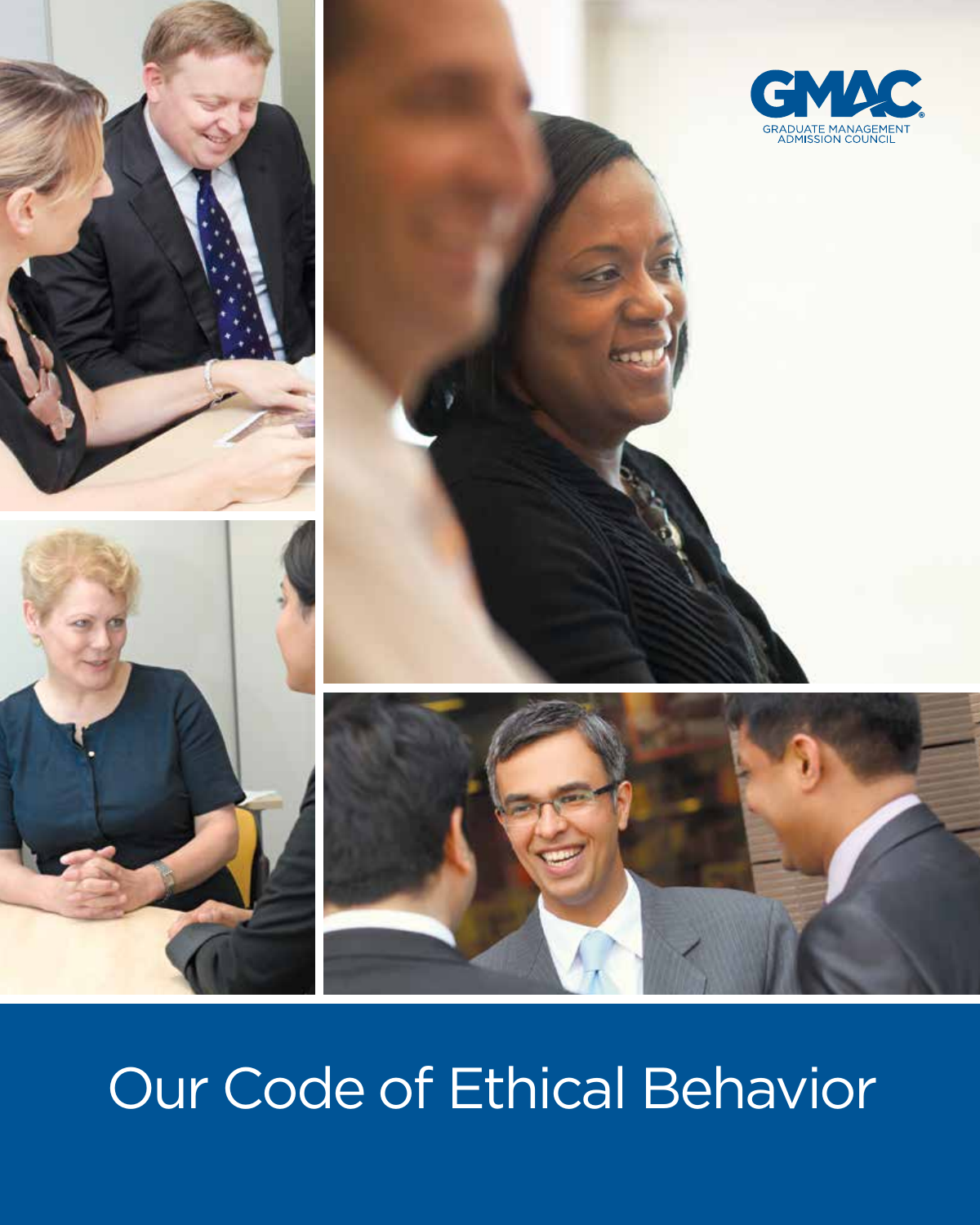## GMAC Origin and Purpose

The Graduate Management Admission Council—GMAC—traces its origins to 1953, when a group of nine business schools recognized the need for an assessment specifically designed to evaluate applicants to their graduate business and management programs. We are a non profit organization and our flagship test, the GMAT<sup>®</sup> exam, is used by some 5,500 programs worldwide.

## WHY WE HAVE THIS CODE

We continually strive for excellence as an organization and are a leading proponent and supporter of graduate management education.

This Code reinforces and affirms our values, our mission, and vision, and affirms our commitments to each other. This Code is also a guide for making ethical decisions consistent with our GMAC culture. Our community is broad ranging and includes our people, schools, test takers, and community partners. In this Code, we describe how we put our values into action for each of these groups.

© 2012 Graduate Management Admission Council® (GMAC®). All rights reserved. The GMAC logo, GMAC®, GMAT®, Graduate Management Admission Council®, and Graduate Management Admission Test®are registered trademarks of the Graduate Management Admission Council in the United States and other countries. The "ethicability® " content, including the "RIGHT" model, is the proprietary material of Roger Steare Consulting Limited and cannot be used or copied without permission from Roger Steare Consulting Limited.

### Staff Engagement and Commitment

Believing in and understanding our Code are critical. Our Code guides our behavior.

GMAC has an ongoing engagement and communication program to help everyone understand the importance of both our organizational and individual responsibilities to engage in ethical and lawful behavior.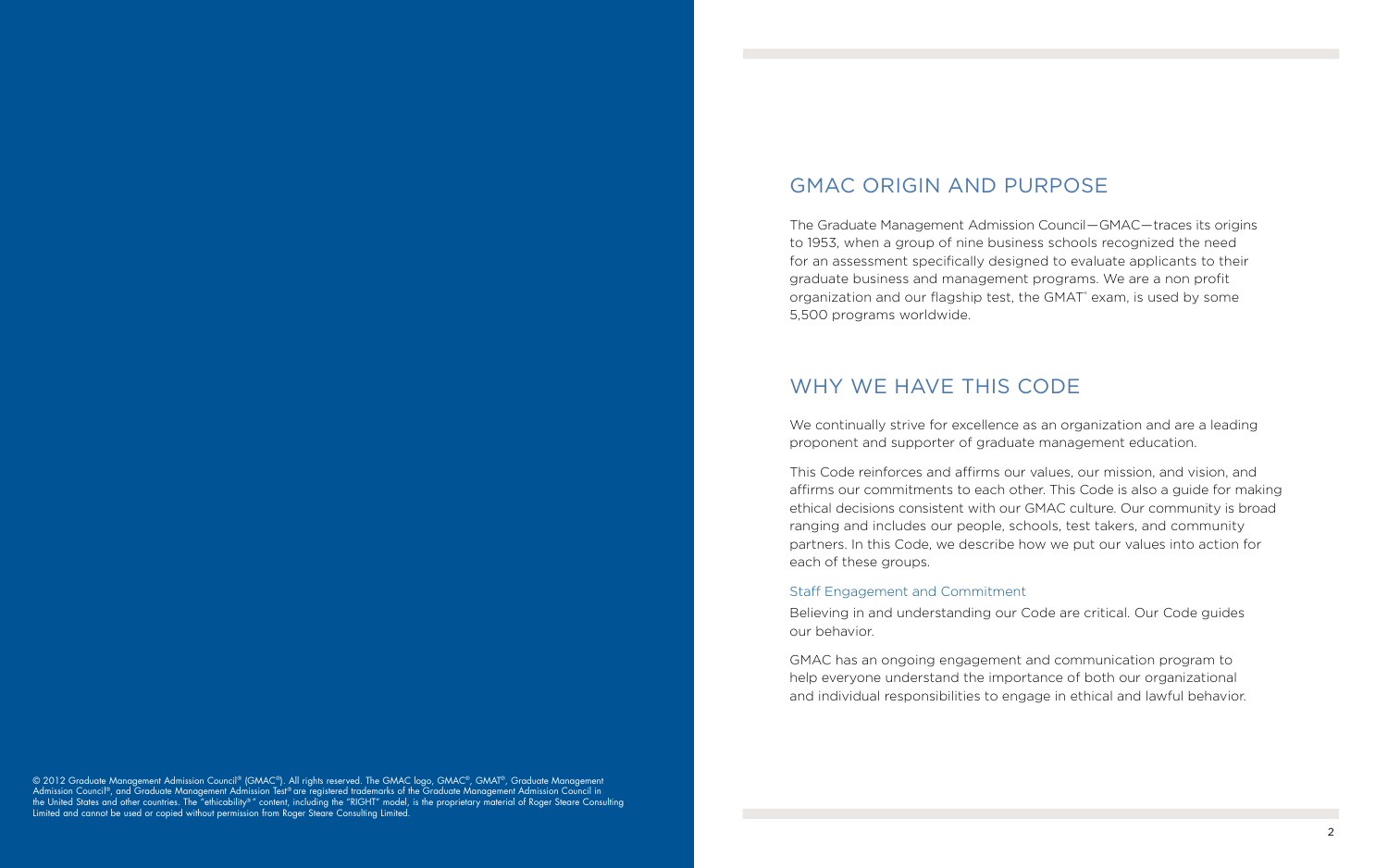

## **CONTENTS**

**GMAC Origin and PurposE**.. . . 2 **Why we have this CodE**. . 2

### **A personal message from DavE**.. . . 5

Our Commitment to: Our People............................................................ 12 Our Schools........................................................... 13 Our Test Takers.............................. Our Community Partners.....................

**Our Vision**. . . . . . . . . . . . . . . . . . . . . . . . . . . . . . . . . . . . . . 7 **Our Mission**.. . . . . . . . . . . . . . . . . . . . . . . . . . . . . . . . . . . . . . . 7

**Our Values**. 9

### **Values in Action**

### **Facing Difficult Decisions**

A Guide to Help You Make Difficult Decision Our Decision-Making Guide........... Who Can I Talk to If I Need Help?......... Useful Contacts. . 23 Policies.. . 23 Independent Reporting Line Information

### **Meeting our Corporate Responsibilities**

Our Corporate Governance.................. Code Acknowledgement.................. Updates of Our Code...................... Our Compliance Programs . . . . . . . . . . . . . . .

| ۰. |   | ٠ |  |  |
|----|---|---|--|--|
| ٠  | × |   |  |  |
|    | ł | I |  |  |
|    |   |   |  |  |
|    |   |   |  |  |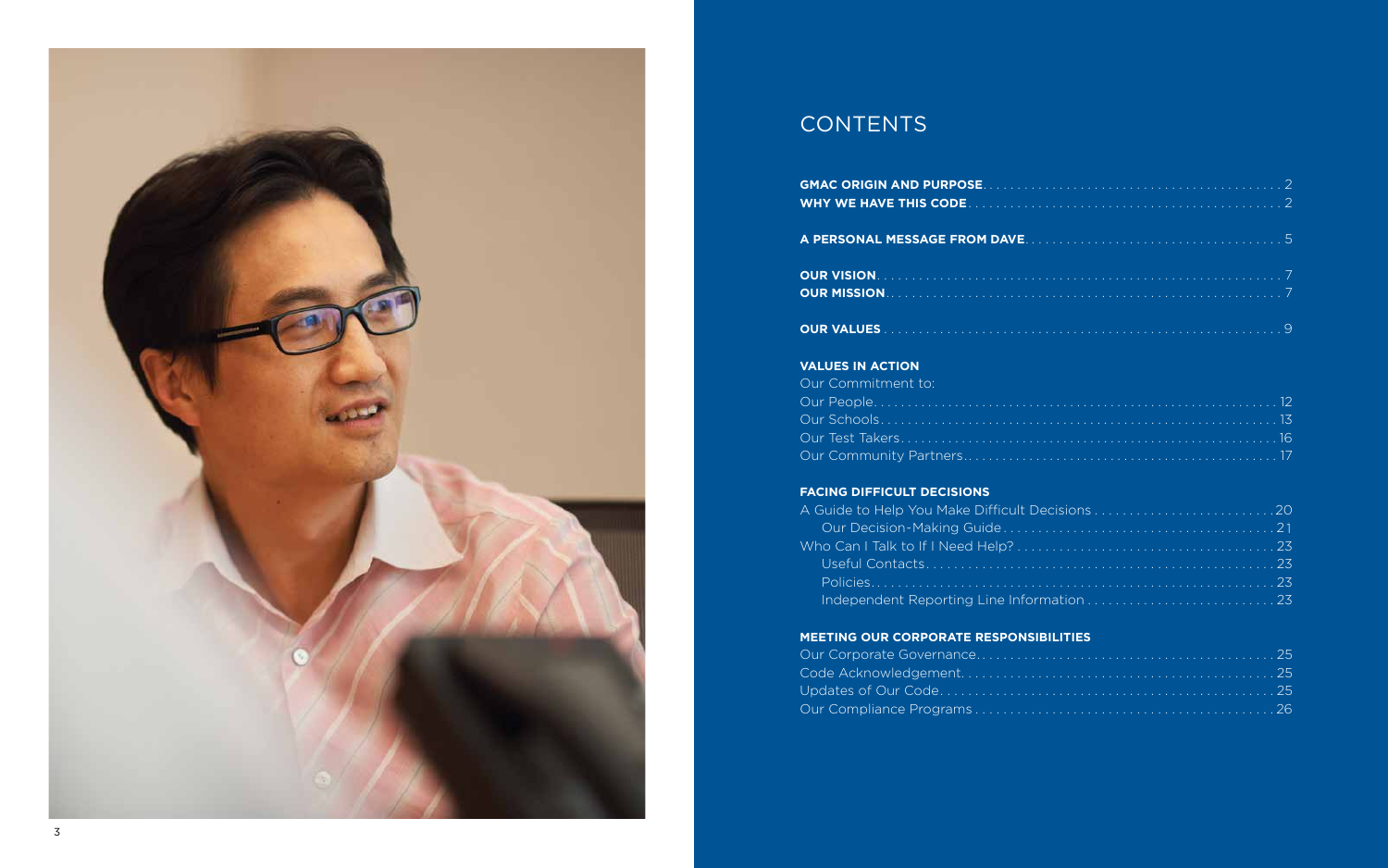## A personal message from Dave

In the past few years, the rapid growth to which we have become accustomed has accelerated, seemingly to warp speed. We are now a truly international enterprise with offices in four countries and test centers in 110. The number of our member and client schools has increased exponentially since we admitted our first non-US school into membership in 1995 and now includes schools on every continent (OK, except for Antarctica). We are in a time of change. With change comes progress but also new demands and challenges for each of us.

Even as the environment around us changes and evolves, we must remain rooted in our vision, mission, and values to stay on course. Our vision and mission will keep us focused on our GMAC purpose, while living our values will help all of us behave in a way that reinforces our unshakable belief in ethical behavior.



One critical step we have taken is the creation of our Code of Ethical Behavior. Our Code includes a guide to decision making that will support us in making ethical decisions for the good of GMAC and anyone with whom we do business.

I encourage you to refer to the Code in your daily decision making and consult with your colleagues as appropriate. Any valid concern implicating our Code, no matter how slight you think it is, warrants attention and investigation responsibly, thoroughly, and sensitively.

All of us on the Executive Committee and the GMAC Board of Directors wholeheartedly support this Code. I invite each of you to join us and your fellow colleagues in ensuring that we all uphold our GMAC values.

Together, we will continue to pursue excellence and ensure that we uphold our GMAC values for the good of the organization and for all whose lives are touched by us.

Dance Wilson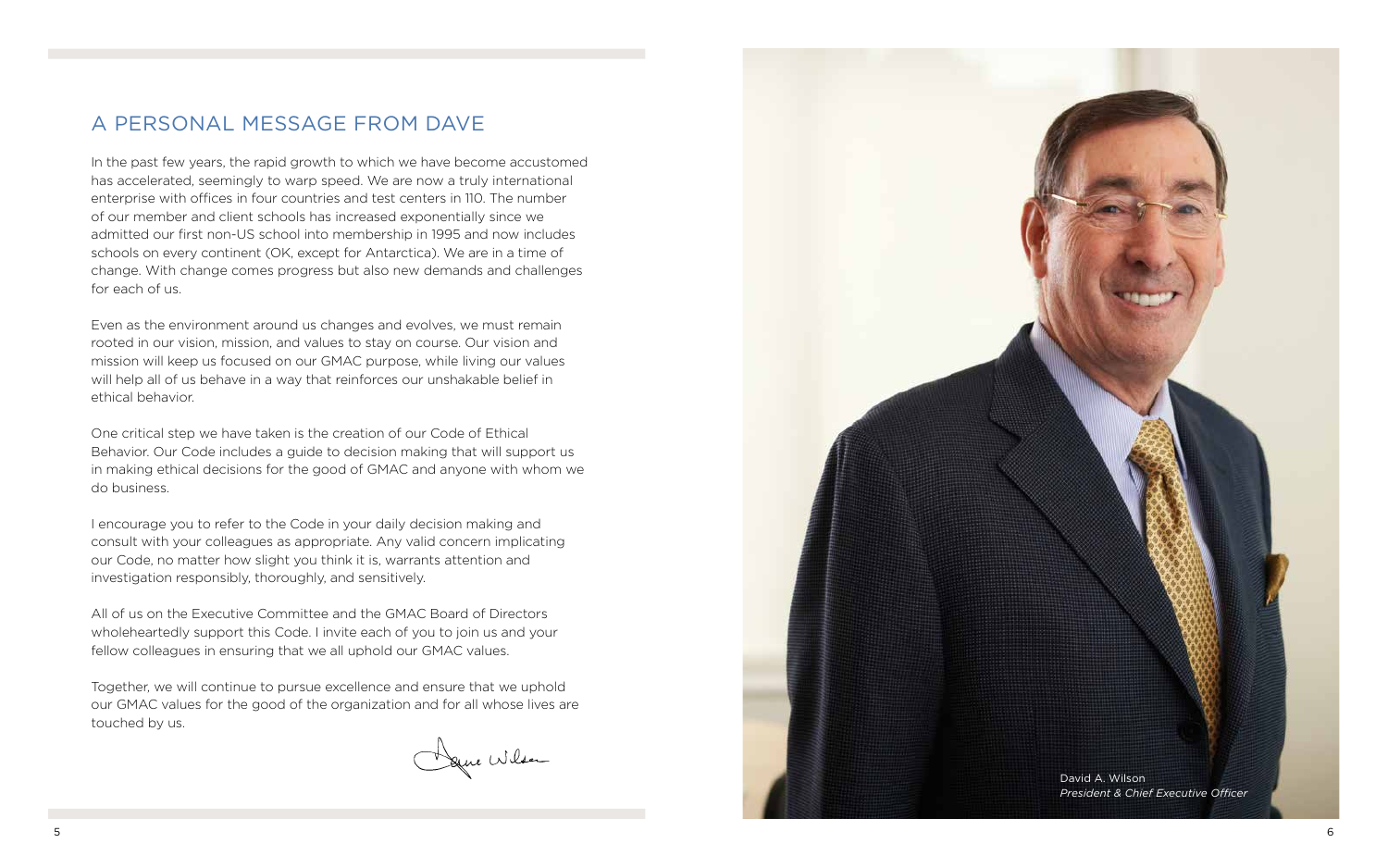

GMAC will be the global leader in connecting talent and aspiration with opportunity.

GMAC believes that business and management are critical to the economic and social well-being of people worldwide. We provide information and insights to improve decision making about the discovery and evaluation of talent. At GMAC, we do this to contribute to the effective use of human, natural, and financial resources throughout the world.

# Our Mission

# Our Vision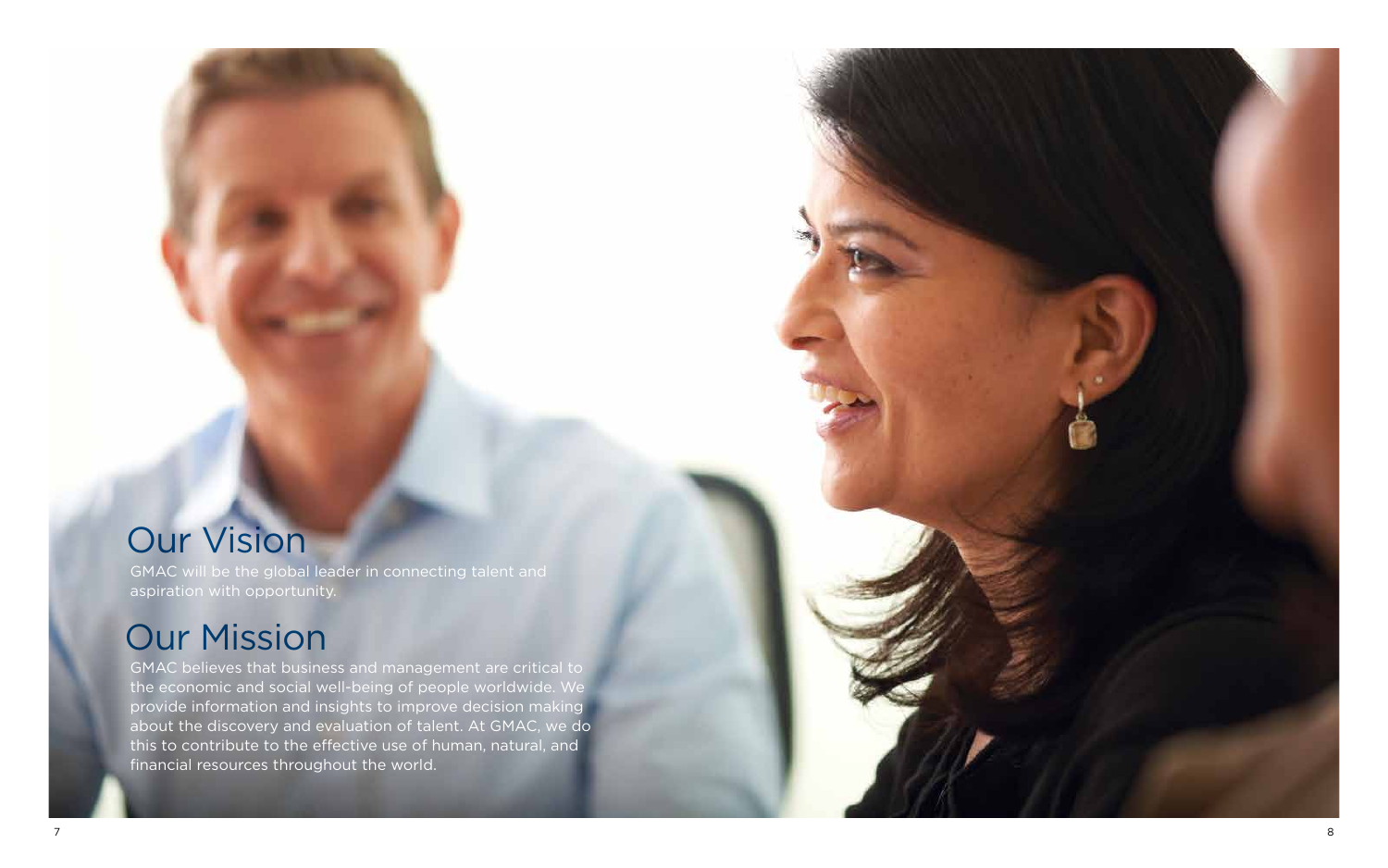Operating with honesty and fairness in all that we do. Integrity is the foundation of GMAC. Our success depends on the mutual respect and strength of our relationships, which are built on our commitment to act consistent with our values.

## **ACCOUNTABILITY**

Standing accountable, individually and collectively, for the highest ethical behaviors and achieving outstanding results that are rightly expected of us by our community. We will ensure that we maintain an environment where ethical and lawful behavior is encouraged and embraced.

## CREATIVITY



Acting innovatively. We believe success is a product of innovation. We have the courage to challenge the status quo and encourage the freedom to try new things in pursuit of excellence.

## Collaboration

Treating one another with respect and humility and using honest and open communication to achieve excellent results. Exceptional service is the consequence of collective efforts that unite diverse perspectives, talent, experience, and insights.

## **EXCELLENC**

Striving to excel in all that we do. We are committed to delivering quality products and services and to developing and sustaining strong relationships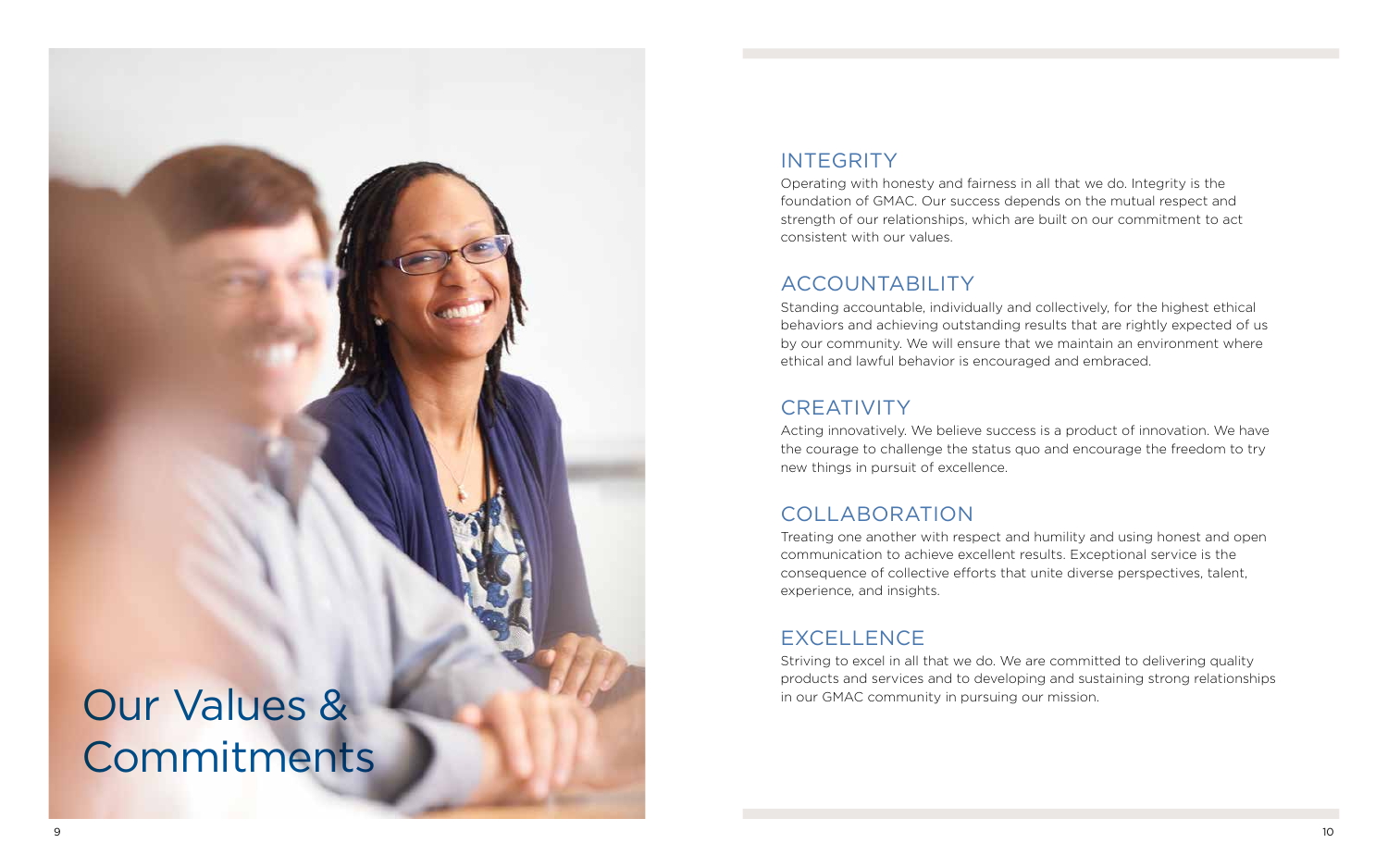We strive to build a high-performing, high-achieving, and dedicated group of people based around the world. We care deeply about creating an environment that encourages staff to develop and perform to their greatest potential in leading and fulfilling the mission of GMAC.



# Our Commitment to Our People

### **Integrity**

We value the health, safety, and well-being of our people. We reinforce the importance of work-life quality by providing a work environment that encourages people to feel fulfilled and engaged in

their work. Respect and diversity are a cornerstone of our workplace and we are all responsible for creating an inclusive work environment. We promote and enforce fair and equal treatment of our staff.

GMAC's long-standing charitable giving program encourages and supports staff to participate in community and charity initiatives—whether it is to help the disadvantaged, to improve our environment, or to support a variety of staff-initiated causes. **Values in Action**<br>
ieving, and<br>
vorld. We care<br>
courages staff to<br>
all in leading and<br>
in leading and<br>
GMAC's long-standing<br>
charitable giving program<br>
encourages and supports staff<br>
encourages and supports staff<br>
it is t

### **EXCELLENC**

### **Accountability**

We provide our people with appropriate training and guidance to ensure we all understand our accountabilities and the consequences of noncompliance

with the policies and procedures that underpin GMAC's mission and the law, wherever we operate. We encourage our people to speak up if our values, this Code, or our policies are not being upheld. We will not tolerate retaliation of any sort against anyone who makes a good faith complaint of a violation of this Code or our policies.

### **CREATIVITY**

We are committed to supporting the on-going growth and professional development of our people .

### **COLLABORATION**

We value and welcome open communication and encourage everyone to have a voice.

Our people strategy aims to hire and retain the best talent and foster an environment in which each of us can create, develop, and innovate the highest quality products and services on behalf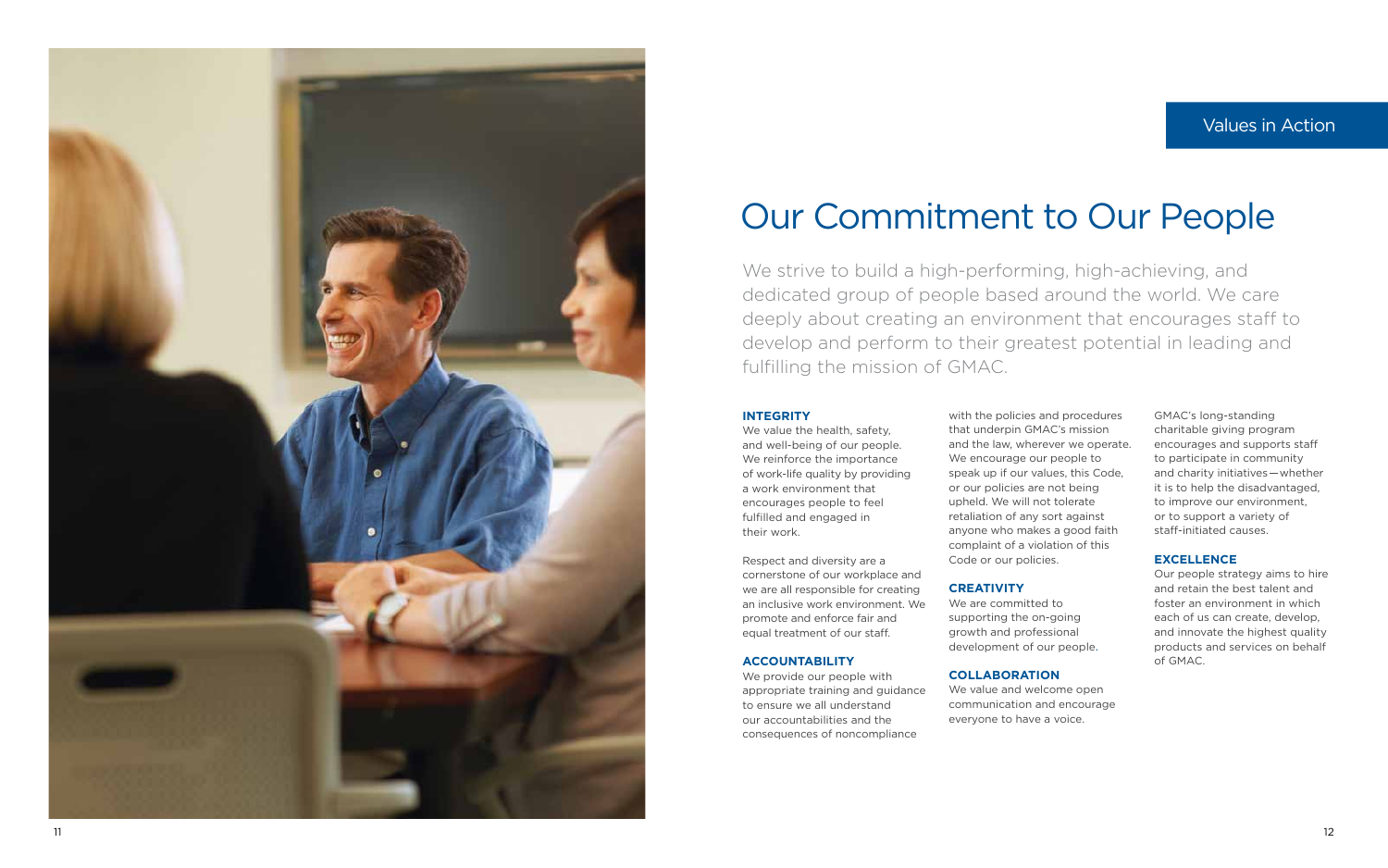GMAC seeks to connect talent and aspiration with opportunity. It follows that we work closely with business and management schools—both GMAC member schools and schools that use the GMAT exam. We listen closely, seek to understand and respond promptly and fairly, and always strive to provide the best possible service to schools.

# Our Commitment to Our Schools

### **Integrity**

GMAC was created by and continues to be governed by graduate management schools. Our schools are an important part of our organization.

We truly value the involvement of schools through GMAC governance and advisory groups.

### **Accountability**

We strive for fairness and open communication in our testing because this is important to us, our schools, and our test takers. We support our schools with timely delivery of results, support on testing procedures, and strong test security.

We inform schools when we have to cancel a GMAT test taker's exam results, and we provide the reasons why.

### **Creativity**

We host relevant and timely conferences, webinars, and other professional educational training opportunities to help school professionals further their capabilities.

We proactively encourage the building of a wider learning community by creating networks to encourage idea development and foster best practices in management education.

### **COLLABORATION**

We listen carefully to our schools to better understand their needs and challenges and to work together on a variety of issues.

We seek guidance and counsel from our school partners and communicate with them openly and regularly.

### **Excell e nce**

We strive to help our schools and, through them, their students reach their full potential through relevant GMAC products, services, research, and professional educational training programs.

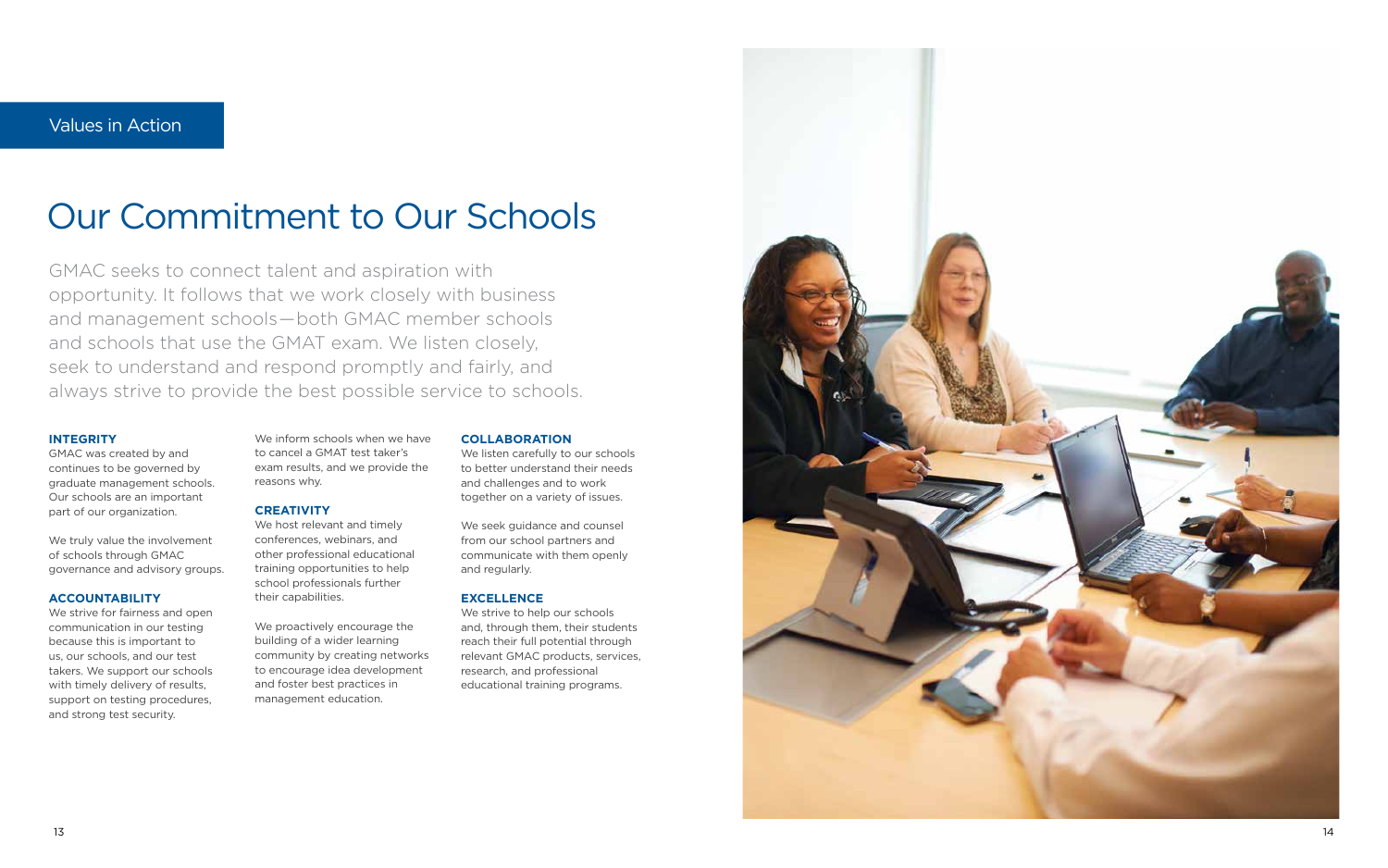Over 250,000 GMAT exams are taken every year, and our test takers expect and deserve a high quality of service from GMAC. We listen closely, seek to understand and respond promptly and fairly, always striving to provide the best possible service to our test takers.



# Our Commitment to Test Takers

### **Integrity**

We respect the diversity of our test takers and undertake periodic reviews of our testing procedures to better ensure that no country or culture appears to have any advantage over another.

We aim to fully inform students about the test-taking cycle and be transparent about their rights and their responsibilities by providing them with our GMAT Handbook. In this Handbook, we describe our commitments to our test takers, including providing free and detailed information about the exam, our development and delivery of the exam accord ing to professional standards, and our fair and impartial treatment of test takers.

We have a Compliance and Ethics Panel made up of MBA students, school professionals, other test sponsors, and a psychometrician who advises us on testing fairness, compliance, and other related matters. **Values in Action**<br> **COMAGE SET ACTS**<br>
TOMAGE SETVICE FORM<br>
TOMAGE SETVICE FORM<br>
We have a Compliance and Ethics<br>
Panel made up of MBA students,<br>
sponsors, and a psychometrician<br>
who advises us on testing fairness<br>
complia

We continually strive for fairness in our testing. An important part of this commitment is our Test Takers with Disabilities Accommodations program. We are dedicated to ensuring that test takers with disabilities have equal access to the GMAT exam. We provide a GMAT Handbook Supplement for Test Takers with Disabilities to guide them through the accommodation application process.

### **Accountability**

We communicate openly with our test takers through a responsive test taker care team that is com mitted to promptly responding to queries using a variety of open communication channels.

We aim for the highest level of reliability with our test scores. If we find anomalies, we take appropriate action to protect the integrity of the test and test taker.

### **Creativity**

We provide test takers with stateof-the-art tools to prepare for the test and management education in general.

### **COLLABORATION**

We encourage feedback through beta testing, focus groups, and social networking.

We provide assistance to schools through our voucher program to help individuals who may not be able to afford the test fee.

### **Excell e nce**

We strive to give all test takers a fair opportunity to demonstrate their aptitude for business management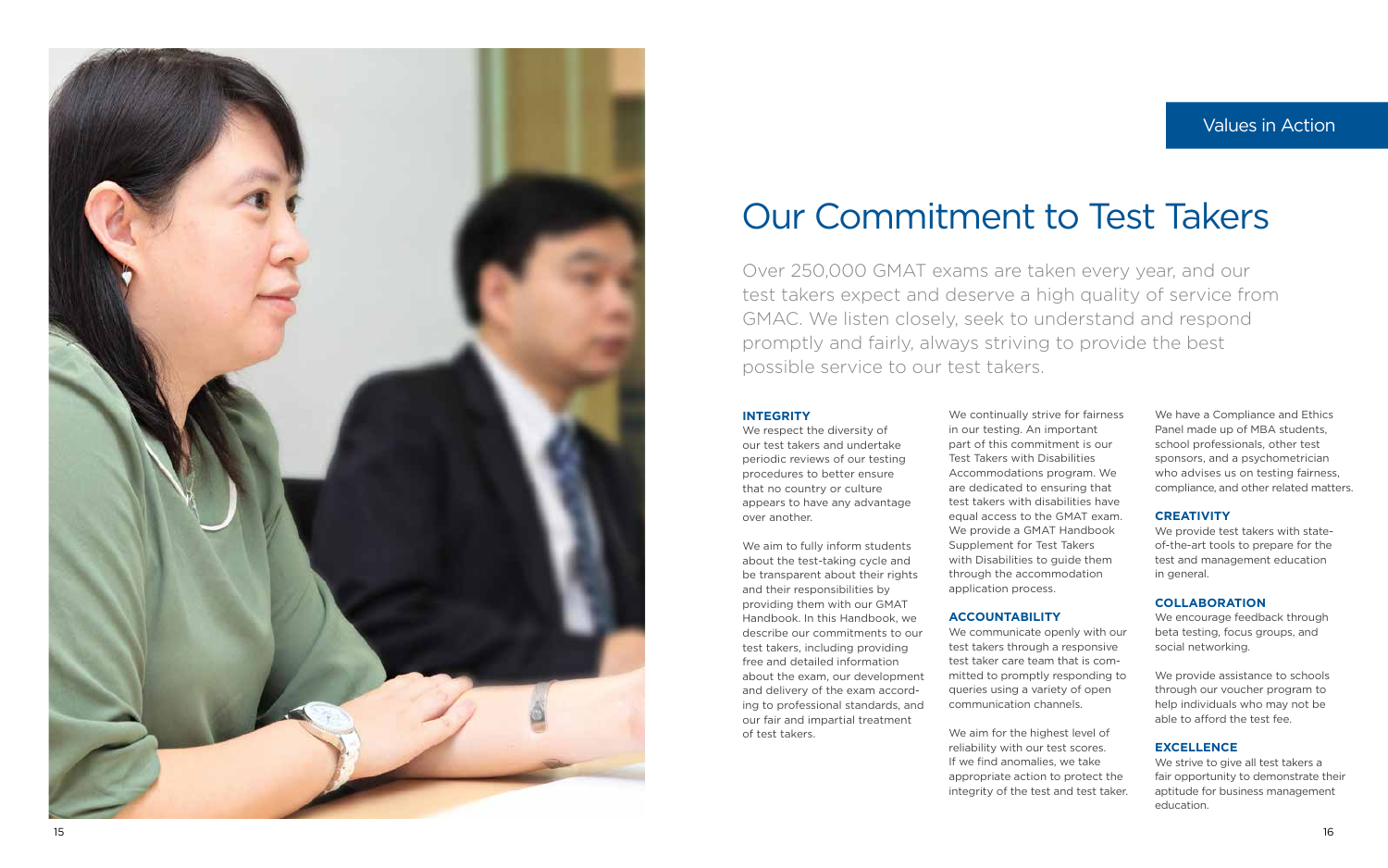GMAC forms strategic alliances with membership organizations, accreditation groups, and associations of business schools.

We also work with diversity, industry, community, and other social responsibility groups to promote and advance global management education and socially responsible initiatives around the world.

We recognize that our success depends on our listening effectively to people in our broad-ranging GMAC community.

We strive to be a good corporate citizen wherever we are in the world. We seek to give back to our communities and take care of our environment.



# Our Commitment to GMAC Community Partners

### **Integrity**

Our alliances help us reach broader audiences and extend our understanding of particular aspects of the graduate management education industry.

We are mindful of our partners' own stakeholders and their membership objectives, and we appreciate the need to listen and understand their needs.

GMAC opens doors to management education by working with a variety of organizations to promote ethnic, cultural, and economic diversity in management education.

### **Accountability**

We are committed to all the communities in which we operate. We support and promote environmental sustainability.

We give to our communities and encourage our people to give to their local charities by matching contributions and promoting local volunteerism.

### **Creativity**

We provide sponsorships to our partner organizations to allow us to interact with a variety of networks.

We established the Management Education for Tomorrow (MET) Fund to help promote both development and innovation in global management education.

### **Collaboration**

Whether our partners are providing us with services or we are providing services, we respect their professionalism and ability to deliver, and we act with equal professionalism in our activities.

### **Excellence**

We partner with those who share our commitment to better serve our school and test-taker communities. Wherever possible, we ensure that our partners are aware of and uphold the principles of this Code.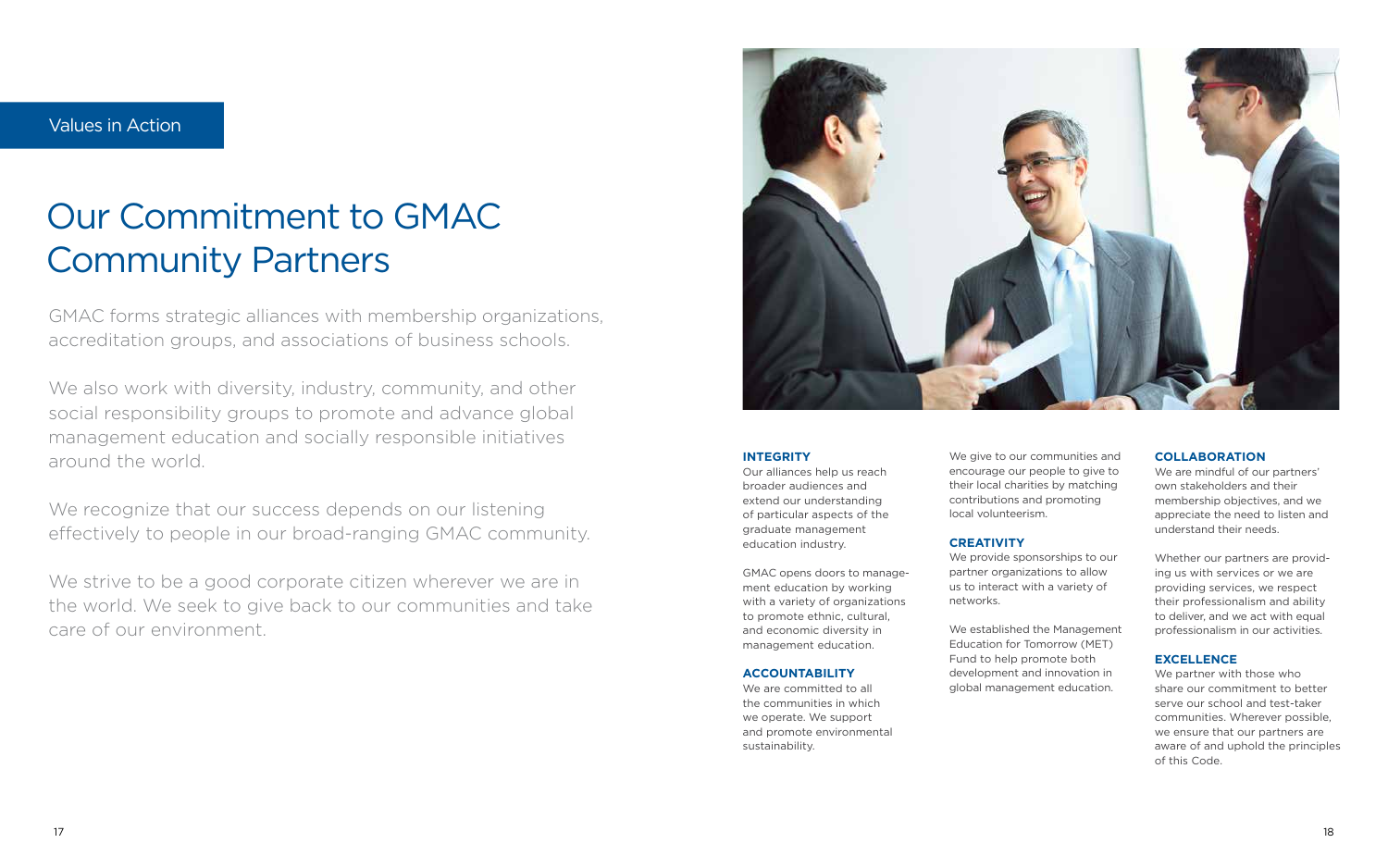

# A Guide to Help You Make Difficult Decisions

### **What is an ethical dilemma?**

An ethical dilemma exists when the rules don't tell us what to do, such as when there is a conflict of values, a conflict in stakeholder impact, or a conflict between short-term and sustainable outcomes.

### **What is an ethical challenge?**

Put simply, an ethical challenge exists when the rules do tell us what to do, but the decision is nevertheless difficult to make.

### **Making a Difficult Decision**

We make better decisions when we consult with others. Making decisions that have our values at their center builds and sustains our ethical culture. This GMAC Decision-Making Guide is included in our Code to help you when you are faced with an ethical dilemma or challenge or other difficult decision.

> Making the right decisions for our culture can sometimes be hard and we encourage you to use this guide and talk to others who will be able to support you when that occurs. Remember that you are not alone and that doing nothing when faced with a difficult decision can be as unethical as making the wrong decision.

## Facing Difficult Decisions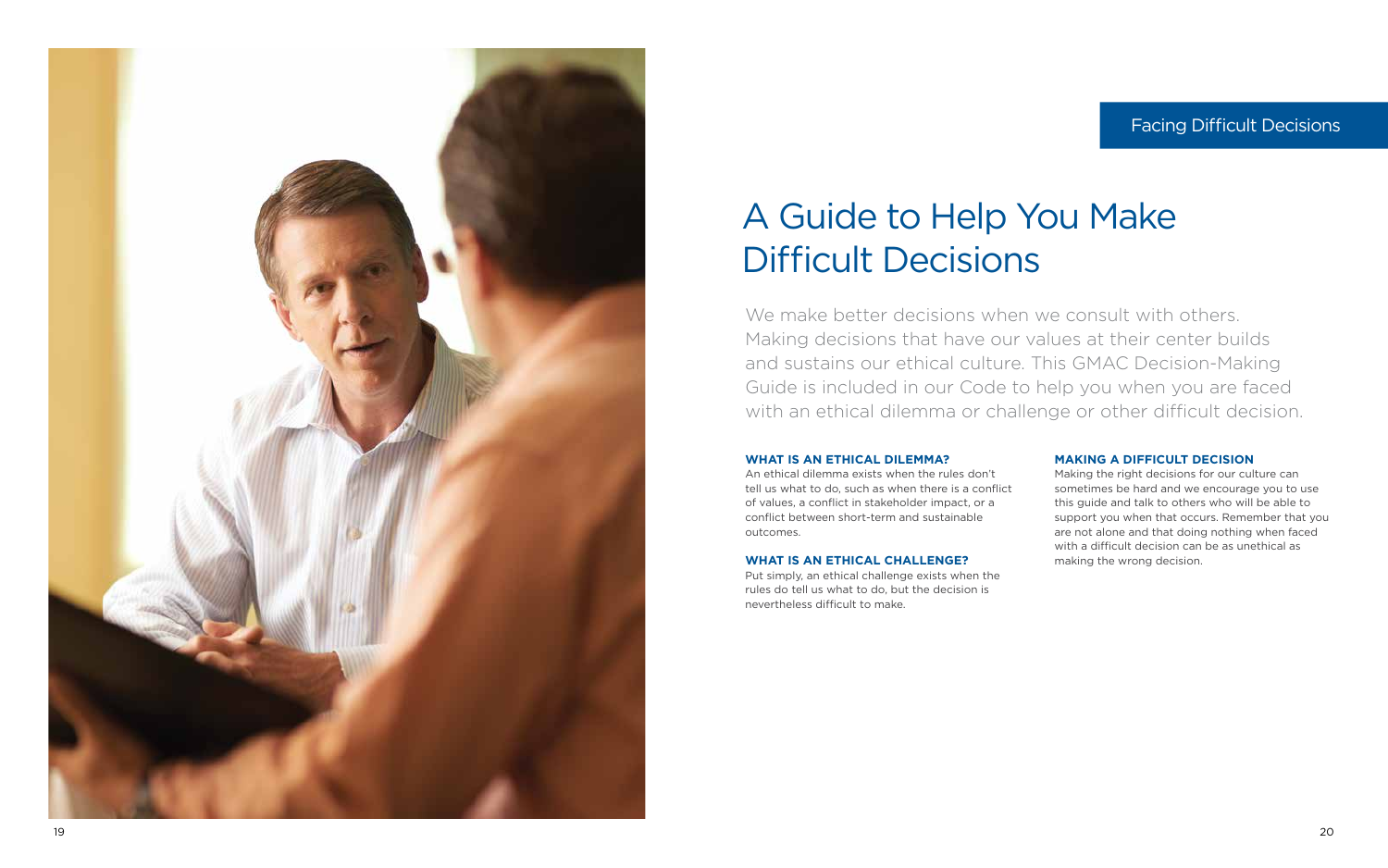# Our Decision-Making Guide

| Time out.                             | Pause for thought and<br>seek help.                                             |                                                           | These include: Relevant laws,<br>GMAC policies, our Code, and                            | <b>How would we feel</b><br>in their shoes?       | Think about how you<br>would like to be treated<br>in this situation.                                                   |
|---------------------------------------|---------------------------------------------------------------------------------|-----------------------------------------------------------|------------------------------------------------------------------------------------------|---------------------------------------------------|-------------------------------------------------------------------------------------------------------------------------|
| <b>How do</b><br>we feel?             | Be mindful of the emotions<br>of those involved.                                | What are the <b>rules</b> and<br>have they been followed? | our contracts.                                                                           | What would be fair<br>and reasonable?             | Have you achieved the<br>right balance, considered all<br>perspectives and the rules?                                   |
| Who's<br>involved?                    | Are the key people included<br>in the discussions?                              | Are we acting<br>with integrity?                          | Take each of our values into<br>consideration and consider<br>how each may apply.        | What would be the<br>mature thing to do?          | Is the decision rational<br>and taken from an adult<br>perspective?                                                     |
| <b>What are</b><br>the facts?         | Do we have ALL the<br>information from<br>everyone involved?                    |                                                           | Who benefits from the decision<br>and how? Have we considered                            | <b>What would build</b>                           | Trust and respect are key to<br>building a community of                                                                 |
| What sort of<br>decision is this?     | What is in conflict?<br>People? Values? Potential<br>impact of outcomes?        | Who is this<br>good for?                                  | everyone involved?                                                                       | trust and respect?                                | integrity. Does the decision<br>reflect these principles?                                                               |
| <b>What are our</b><br>intentions?    | What are we trying<br>to accomplish?                                            | Who could                                                 | Who could be harmed by the<br>decision and how? Have we<br>considered everyone affected? | <b>What would stand</b><br>the test of time?      | Will the decision that<br>works for today stand<br>the test of time?                                                    |
| What are our<br>options?              | Be willing to consider various<br>potential approaches to<br>address the issue. | we harm?                                                  |                                                                                          | <b>Have we the courage</b><br>to do what's right? | Asking the right questions<br>removes the fear of the unkr<br>and creates confidence in th<br>integrity of the decision |
| <b>Have we thought</b><br>creatively? | Have we looked at this from<br>a 360-degree perspective?                        | What is<br>the truth?                                     | Would others think the decision<br>deals with the heart of the issue?                    | What can we learn<br>from this decision?          | How did this difficult<br>situation occur? What do<br>we need to do to make sure<br>it doecn't hannen again?            |

## PREPARATION And Making THE DECISION MAKING THE DECISION And TESTING THE DECISION

building a community of integrity. Does the decision reflect these principles? 

Asking the right questions removes the fear of the unknown and creates confidence in the integrity of the decision.

How did this difficult situation occur? What do we need to do to make sure it doesn't happen again?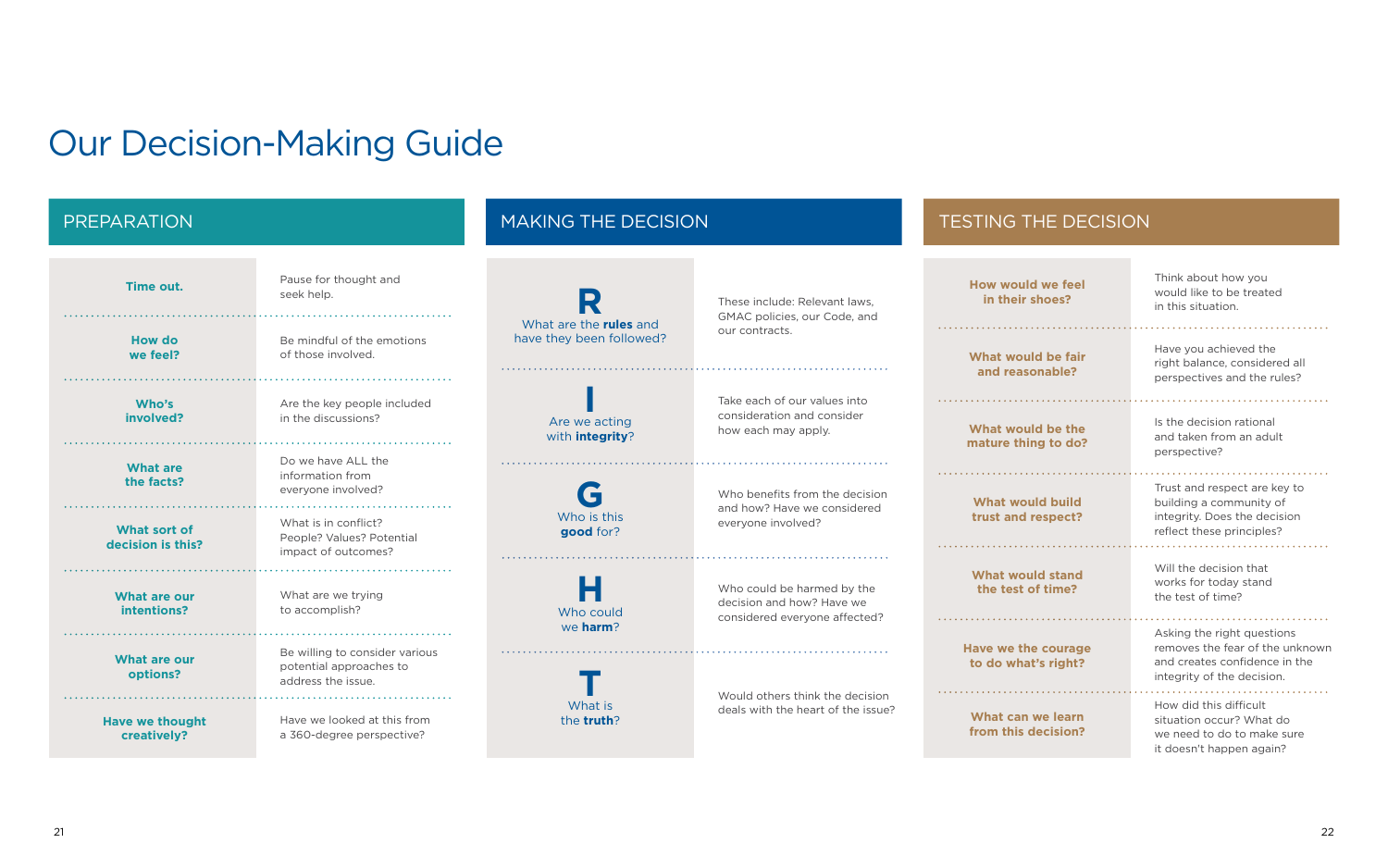# Who Can I Talk to if I Need Help?

You do not need to face difficult decisions alone. We encourage you to first speak with your supervisor to discuss any difficult decisions, ethical dilemmas, or challenges. In addition, the HR Team and the Legal Compliance Team are available to you as resources.

### **Policies**

If you have an ethical concern or difficult decision that you need help with, we encourage you to share that concern. In addition to our Decision-Making Guide in this Code, GMAC has a number of resources and policies and procedures in Facing Difficult Decisions<br> **Who Can I Talk to if I N**<br>
If you have an ethical concern or difficult d<br>
need help with, we encourage you to share<br>
In addition to our Decision-Making Guide is<br>
has a number of resources and p

### **TALK TO YOUR SUPERVISOR IF YOU NEED HELP**

We have a number of policies in place that will help you understand the rules at GMAC as clearly as possible. These include: Equal Opportunities and Harassment, Conflict of Interest, Workplace Civility, Anti-Corruption, Data Privacy, and Information Security. You can access all of these policies and more on the GMAC intranet.

If you feel that someone in the GMAC community is not living up to our Code, we do want to know.

Please use the information in this Code to help you to decide which course of action to take. Any valid concern implicating our Code no matter how slight you think it is warrants attention and investigation responsibly, thoroughly, and sensitively. We are committed to investigating and resolving legitimate reports of Code breaches.

Again, feel free to discuss ethical dilemmas, challenges, and difficult decisions with your supervisor and the HR and Legal Compliance teams. They are prepared to discuss these matters in a thoughtful, responsible, and sensitive way. As a last resort and only if you feel you have exhausted all other options, we have made available to you an independent helpline operated by Global Compliance, based in the United States, to which you may report ethical concerns. This is a multilingual service available to all our people around the world. All reports to the helpline are treated confidentially and you can use it anonymously. For more information about the helpline, including contact information, visit the Independent Helpline section on the GMAC Intranet.

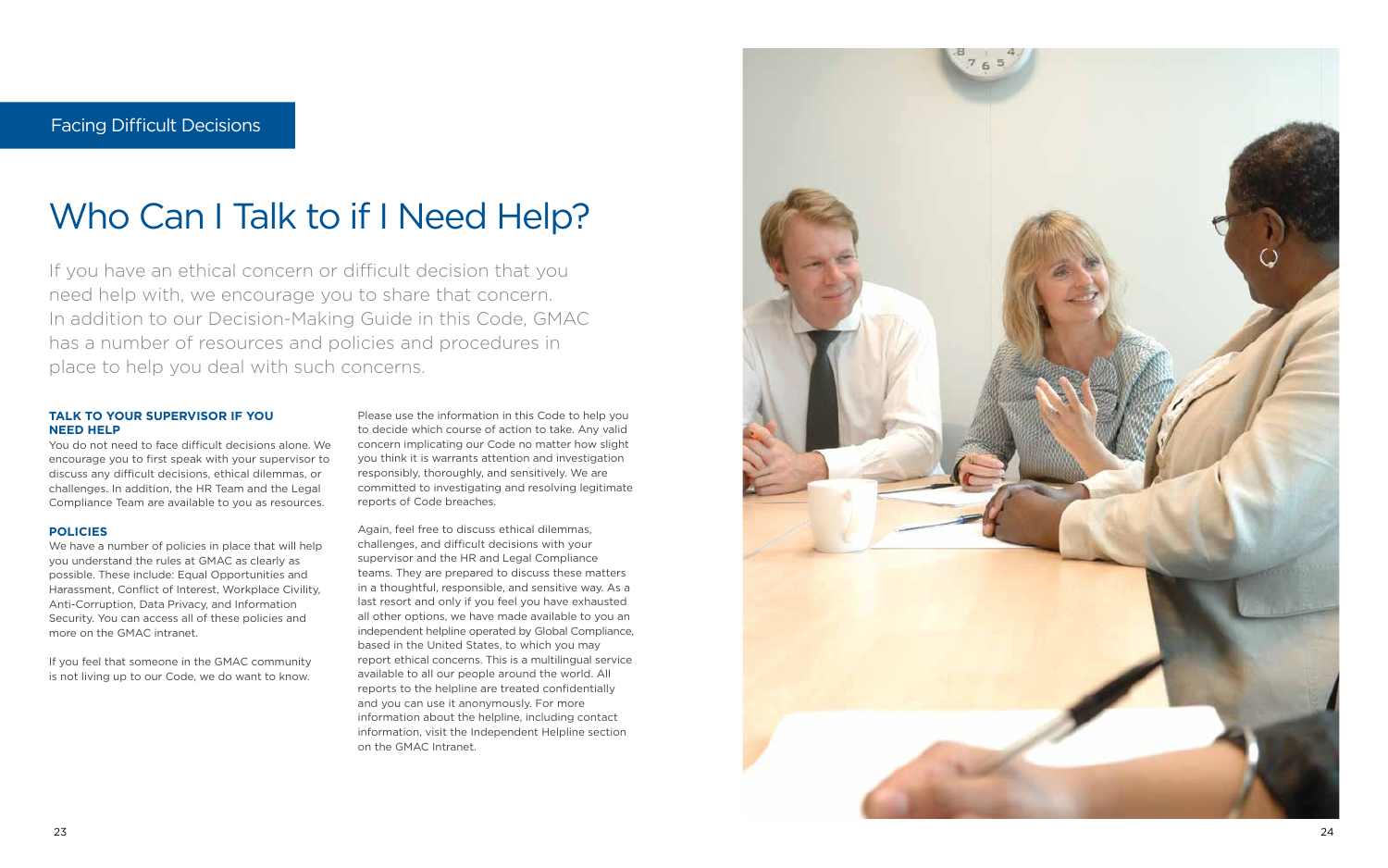## Our corporate Governance

We strive for excellence in our corporate governance by implementing strong governance policies. Member schools are represented on the Board of Directors and in board-level decision making.

We are the custodians of GMAC and we are focused on making the best use of our resources to ensure the long-term sustainability of our enterprise.

We have a Conflict of Interest policy and disclosure requirement to ensure that the Board and all staff safeguard the interests of GMAC above their own self-interests.

We involve our community in program development. Various segments of our GMAC community participate in GMAC advisory groups, which exist to ensure that timely and relevant professional development programs and other

# Meeting Our Corporate **Responsibilities**

We have established Audit, Compensation, Nominating, and Membership committees of the Board. These committees help ensure that GMAC is operated in a manner consistent with our values of integrity and accountability.

We restrict political campaign activity. We allow staff to follow their own political beliefs but we do not allow staff to make contributions to political campaigns or support political candidates on behalf of GMAC.

We ask our people to acknowledge that they have read and understand this Code.

# GMAC COMPLIES WITH LAWS AND REGULATIONS

substantive programs are created for them. They meet regularly to ensure that our products, services, and research are current, appropriate, and leading best practice.

We have a Green Advisory Group to reduce the Council's environmental footprint. We are dedicated to the stewardship of the environment.

> We have in place robust policies and procedures to better ensure our compliance with applicable employment laws and regulations.

We will monitor the effectiveness of this Code and report to the Board. We will periodically reassess elements of the Code and, whenever necessary, make updates to ensure that it reflects changing legal requirements.

### **Global Compliance Program**

In addition to respecting and abiding by the laws and regulations of the countries in which we operate, we have a global compliance program in place to strengthen our responsible business practices.

### **Risk Management**

We have a risk management process through which we continue to assess our operational risks and develop and modify our compliance program.

The policies that we have in place are consistent with our operating a responsible, lawful, and ethical business in a transparent and ethical manner. We train our staff on our compliance policies and procedures; we also monitor and periodically evaluate the effectiveness of the compliance programs.



Anti-Corruption We do not bribe for any reason. We have a strong anti-corruption program at GMAC that includes policies and procedures, communication and training, monitoring, and periodic evaluations of program effectiveness.

Data Privacy and Information Security We believe it is important to protect the privacy and security of personal information we collect. We do this to comply with law, be accountable to our GMAC community, maintain our integrity, and engage in responsible business practices.

We require all our people to sign a confidentiality agreement which covers all data included in our Information Security and Privacy policy.

### Employment Laws and Regulations

### International Trade

We comply with Export, Sanctions, and Anti-boycott requirements. We believe it is important to respect the international trade laws where we operate.

### Non Profit Status

We operate to fulfil our non profit mission.

### **Our compliance programs include:**